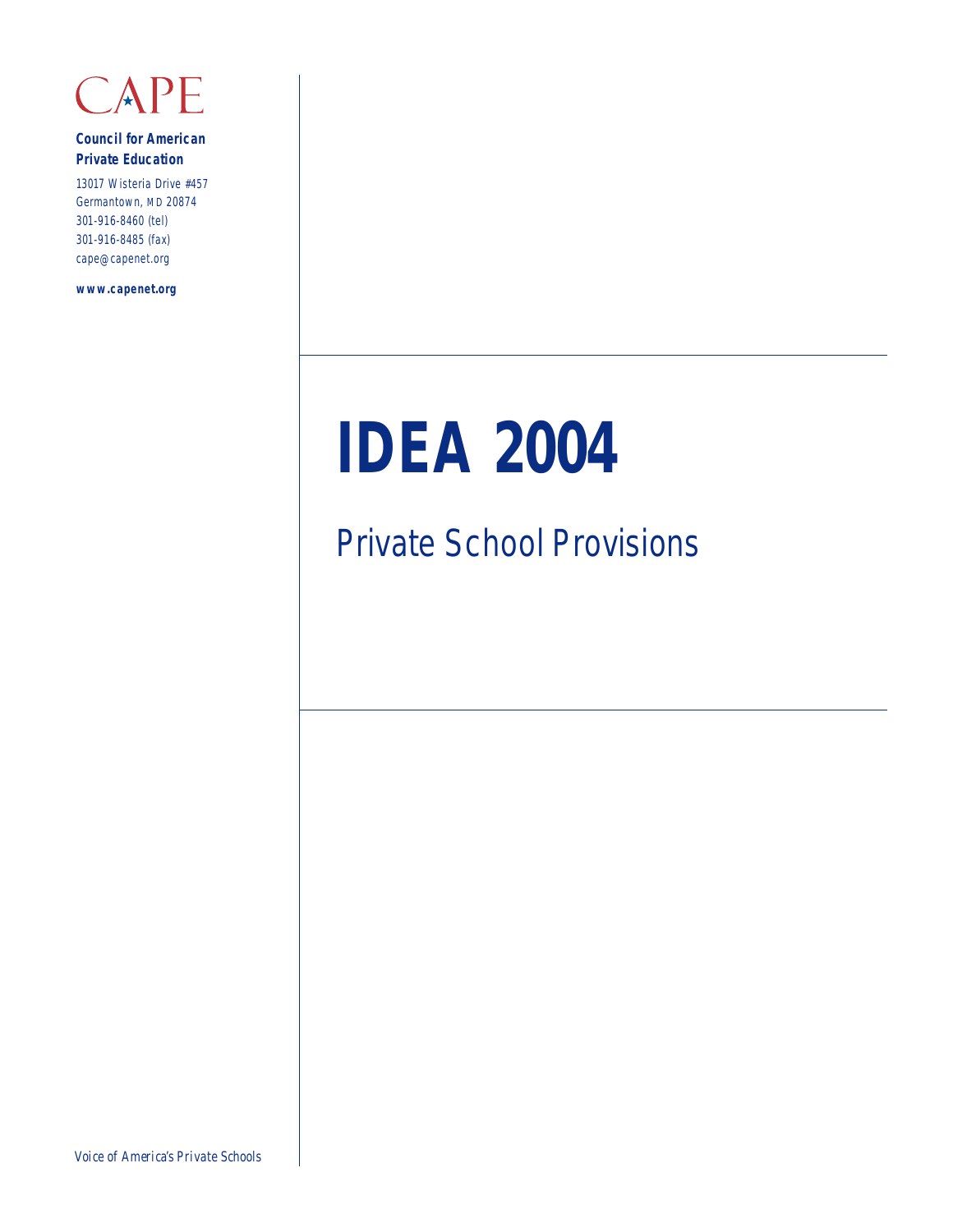### IDEA 2004: Private School Provisions

#### **Overview**

How will the latest overhaul of the Individuals with Disabilities Education Act (IDEA 2004) affect students in private schools? In some respects the new law's effect will be negligible, but in others, noteworthy.

Overall, IDEA 2004 treats services to children placed by their parents in private schools essentially the same way the old law did. School districts are obliged to provide private school children who have special needs with services equal to a proportionate share of a school district's IDEA funds. Thus, if private schools located in a district enroll 10 percent of all the students in a district with special needs, the district is obliged to spend 10 percent of its IDEA allocation on services for those children. (In the old law the target private school population was students *residing* in the district; in the new law it is students *attending* private schools in the district.) Because no individual child in a private school is entitled to any particular services, the determination of what students are served, what services they receive, and how, when, where, and by whom such services are provided are all matters of consultation between public school officials, private school officials, and parents of the students involved.

But while essentially retaining the existing approach, the new IDEA includes important improvements in provisions relating to children in private schools. A list of the principal improvements begins on the next page. Following the list, we offer the [text](#page-4-0) of the private school provisions in IDEA 2004, and following that, a [side-by-side comparison](#page-8-0) of the new law and its predecessor.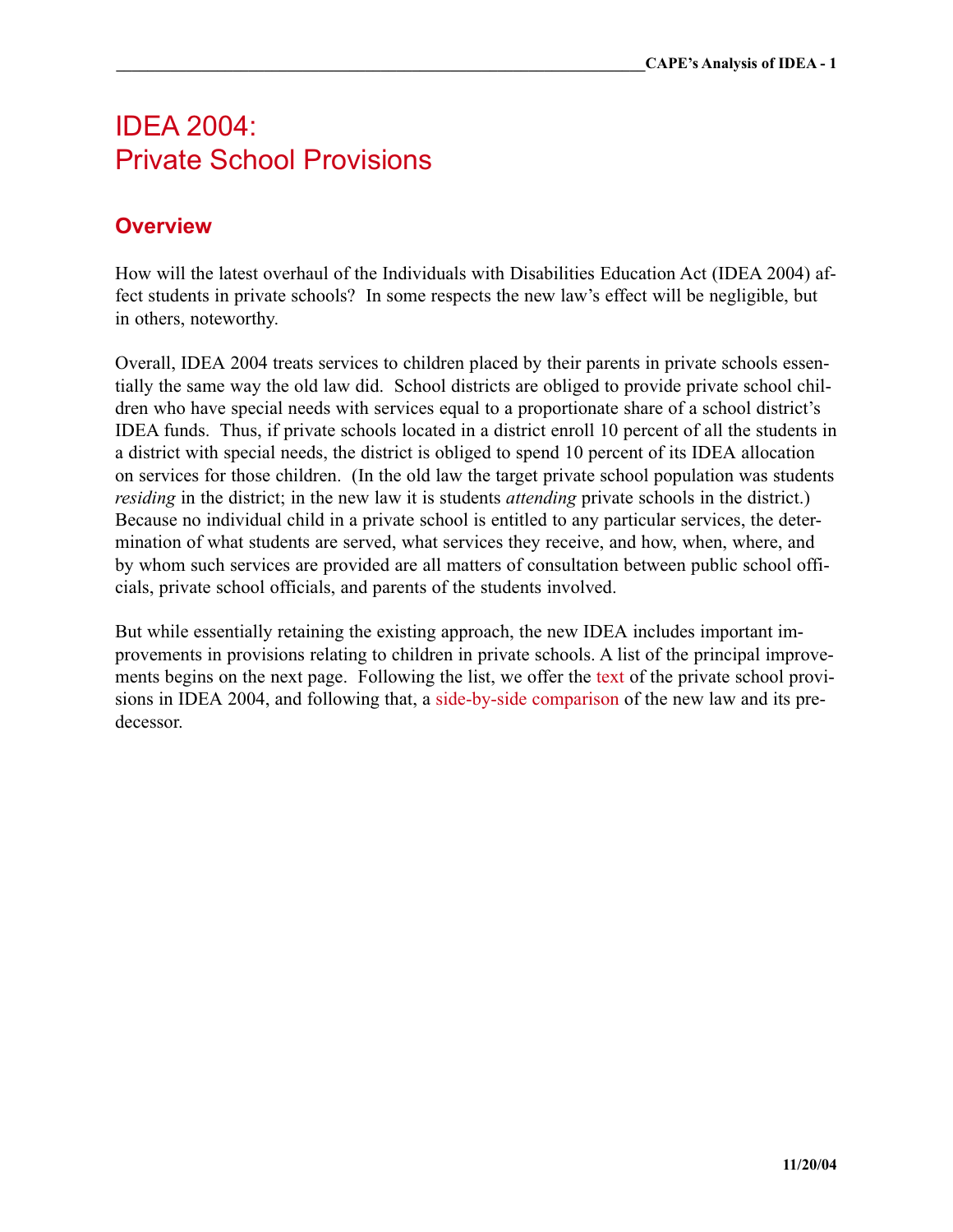#### **Principal Improvements in IDEA 2004 for Students in Private Schools**

#### Recording and Reporting

★ Requires school districts to record and report to the state education agency the number of private school children evaluated, the number determined to be children with disabilities, and the number served. (Sec.  $612(a)(10)(A)(i)(V)$ )

#### Child Find

- ★ Changes the target child find and service population from children *residing* in the district to children *attending* private schools within the district. ((Sec. 612(a)(10)(A)(i))
- $\star$  Incorporates within the statute the current regulatory requirement that a school district's child find activities for private school children be comparable to those for public school children. (Sec.  $612(a)(10)(A)(ii)$ )
- $\star$  Incorporates within the statute the current regulatory requirement that expenditures for child find activities not be considered in determining whether a school district has met its "proportionate share" obligation to private school children. (Sec.  $612(a)(10)(A)(ii)(IV)$ )
- ★ Upgrades the regulatory requirement for consultation on child find to "timely and meaningful" consultation. (Sec.  $612(a)(10)(A)(iii)(I))$

#### **Consultation**

- ★ Incorporates within the statute current regulatory requirements that school districts consult with representatives of private school children in carrying out various activities relating to identifying and serving children in private schools, and substantially strengthens those requirements. (Sec.  $612(a)(10)(A)(iii)$ )
- $\star$  Provides an expanded list of items around which there is to be consultation. (Sec.  $612(a)(10)(A)(iii)$
- $\star$  Requires school districts that disagree with the views of private school officials, on the provision of services or the types of services, to provide private school officials a written explanation of the reasons why the district chose not to provide services directly or through a contract. (Sec.  $612(a)(10)(A)(iii)(V)$ )
- ★ Requires school districts to obtain a written affirmation from private school officials that timely and meaningful consultation has occurred. (Sec.  $612(a)(10)(A)(iv)$ )

#### Third-Party Contracts

★ Clarifies that school districts may provide services to private school children directly or through contracts with public and private agencies, organizations, and institutions. (Sec.  $612(a)(10)(A)(vi)(I))$ 

(continued on next page)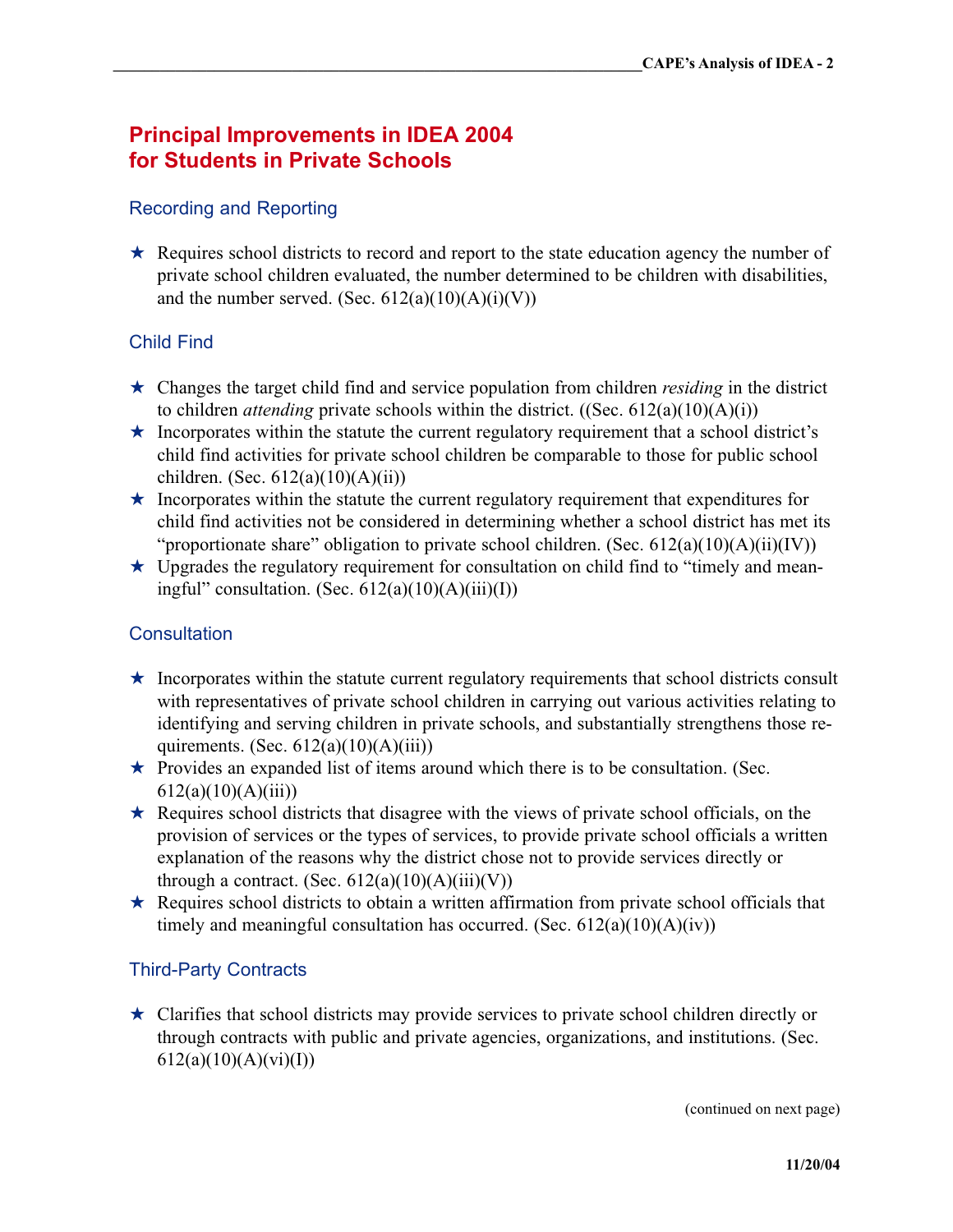#### Supplement/Supplant

 $\star$  Specifies that state and local funds for special education services to children in private schools may supplement but not supplant the federal funds required to be spent under IDEA. (Sec. 612(a)(10)(A)(i)(IV))

#### Complaint Procedure

★ Incorporates, clarifies, and strengthens regulatory procedures relating to filing complaints. (Sec. 612(a)(10)(A)(v))

#### Bypass

★ Requires the U.S. Department of Education to arrange for services to private school children if a state or district is unwilling, or substantially fails, to provide for the equitable participation of private school children. (Sec.  $612(f)(1)$ )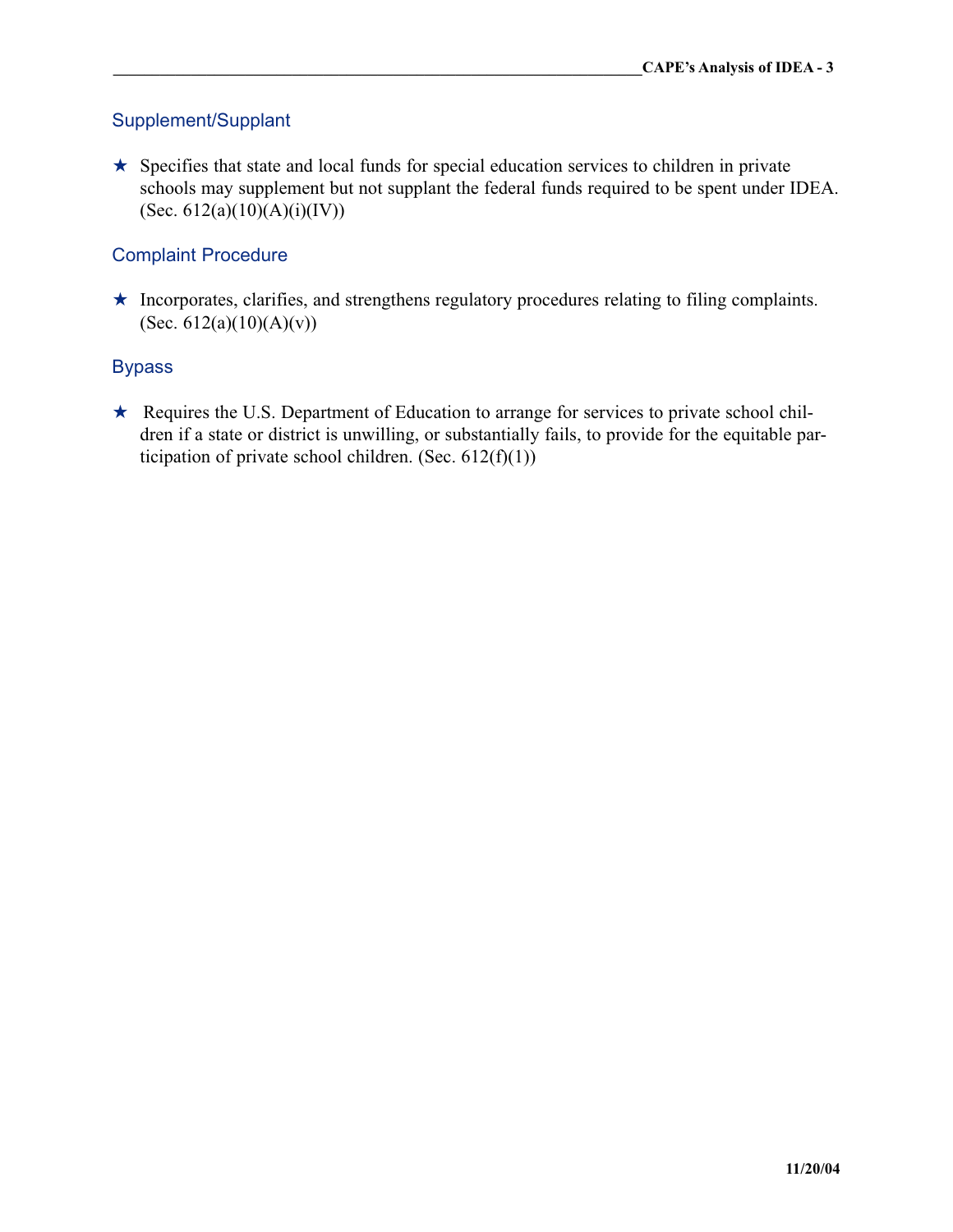## <span id="page-4-0"></span>IDEA 2004: Legislative Language Conference Report on HR 1350

(Approved by Congress 11/19/04)

#### **Section 612(a)(10)(A) Children Enrolled in Private Schools by Their Parents.—**

(i) IN GENERAL.—To the extent consistent with the number and location of children with disabilities in the State who are enrolled by their parents in private elementary schools and secondary schools in the school district served by a local educational agency, provision is made for the participation of those children in the program assisted or carried out under this part by providing for such children special education and related services in accordance with the following requirements, unless the Secretary has arranged for services to those children under subsection (f):

(I) Amounts to be expended for the provision of those services (including direct services to parentally placed private school children) by the local educational agency shall be equal to a proportionate amount of Federal funds made available under this part.

(II) In calculating the proportionate amount of Federal funds, the local educational agency, after timely and meaningful consultation with representatives of private schools as described in clause (iii), shall conduct a thorough and complete child find process to determine the number of parentally placed children with disabilities attending private schools located in the local educational agency.

(III) Such services to parentally placed private school children with disabilities may be provided to the children on the premises of private, including religious, schools, to the extent consistent with law.

(IV) State and local funds may supplement and in no case shall supplant the proportionate amount of Federal funds required to be expended under this subparagraph.

(V) Each local educational agency shall maintain in its records and provide to the State educational agency the number of children evaluated under this subparagraph, the number of children determined to be children with disabilities under this paragraph, and the number of children served under this paragraph.

(ii) Child Find Requirement.—

(I) In General.—The requirements of paragraph (3) (relating to child find) shall apply with respect to children with disabilities in the State who are enrolled in private, including religious, elementary schools and secondary schools.

(II) Equitable Participation.—The child find process shall be designed to ensure the equi-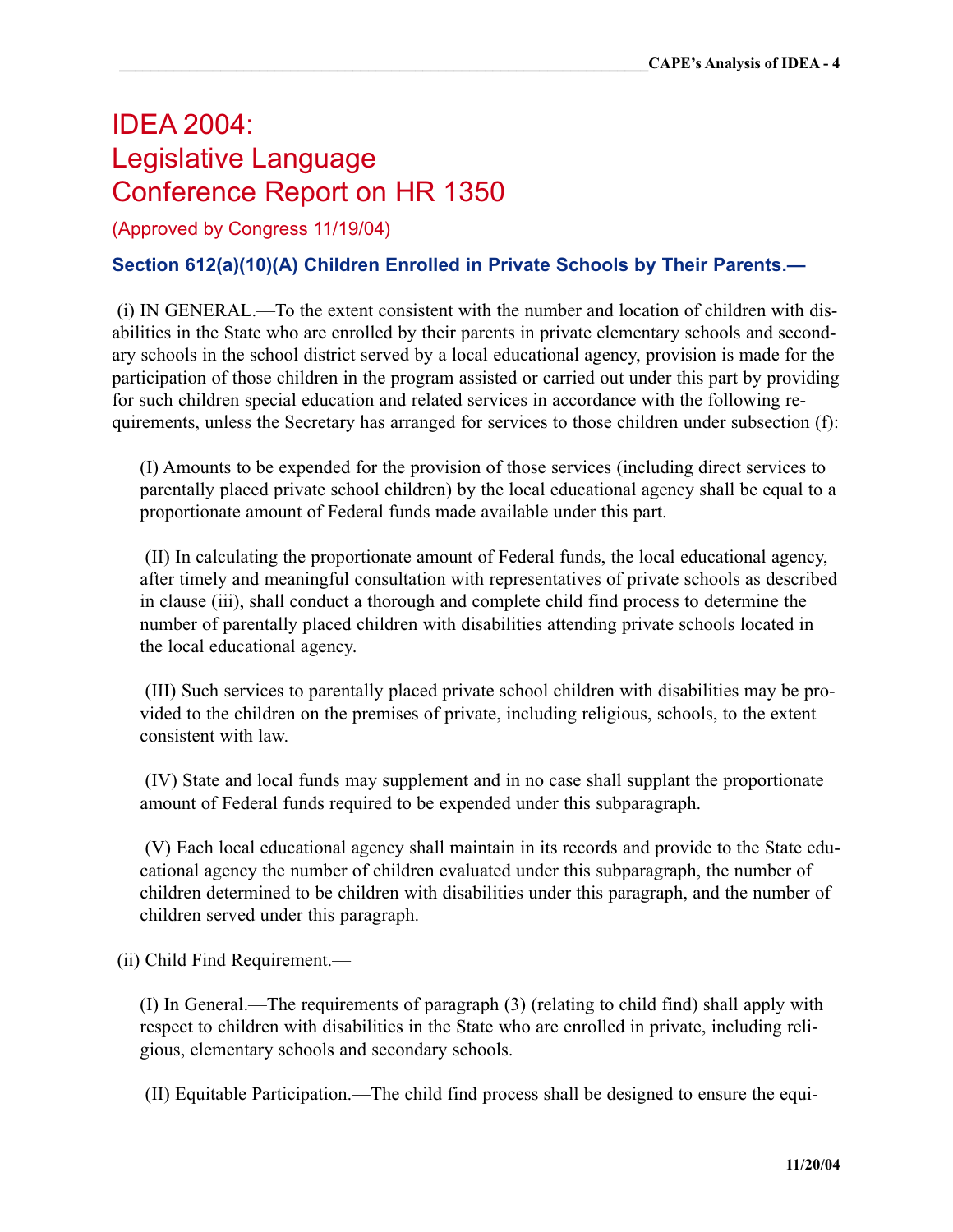table participation of parentally placed private school children with disabilities and an accurate count of such children.

(III) Activities.—In carrying out this clause, the local educational agency, or where applicable, the State educational agency, shall undertake activities similar to those activities undertaken for the agency's public school children.

(IV) Cost.—The cost of carrying out this clause, including individual evaluations, may not be considered in determining whether a local educational agency has met its obligations under clause (i).

'(V) Completion Period.—Such child find process shall be completed in a time period comparable to that for other students attending public schools in the local educational agency.

(iii) Consultation.—To ensure timely and meaningful consultation, a local educational agency, or where appropriate, a State educational agency, shall consult with private school representatives and representatives of parents of parentally placed private school children with disabilities during the design and development of special education and related services for the children, including regarding—

(I) the child find process and how parentally placed private school children suspected of having a disability can participate equitably, including how parents, teachers, and private school officials will be informed of the process;

(II) the determination of the proportionate amount of Federal funds available to serve parentally placed private school children with disabilities under this subparagraph, including the determination of how the amount was calculated;

(III) the consultation process among the local educational agency, private school officials, and representatives of parents of parentally placed private school children with disabilities, including how such process will operate throughout the school year to ensure that parentally placed private school children with disabilities identified through the child find process can meaningfully participate in special education and related services;

(IV) how, where, and by whom special education and related services will be provided for parentally placed private school children with disabilities, including a discussion of types of services, including direct services and alternate service delivery mechanisms, how such services will be apportioned if funds are insufficient to serve all children, and how and when these decisions will be made; and

(V) how, if the local educational agency disagrees with the views of the private school officials on the provision of services or the types of services, whether provided directly or through a contract, the local educational agency shall provide to the private school officials a written explanation of the reasons why the local educational agency chose not to provide services directly or through a contract.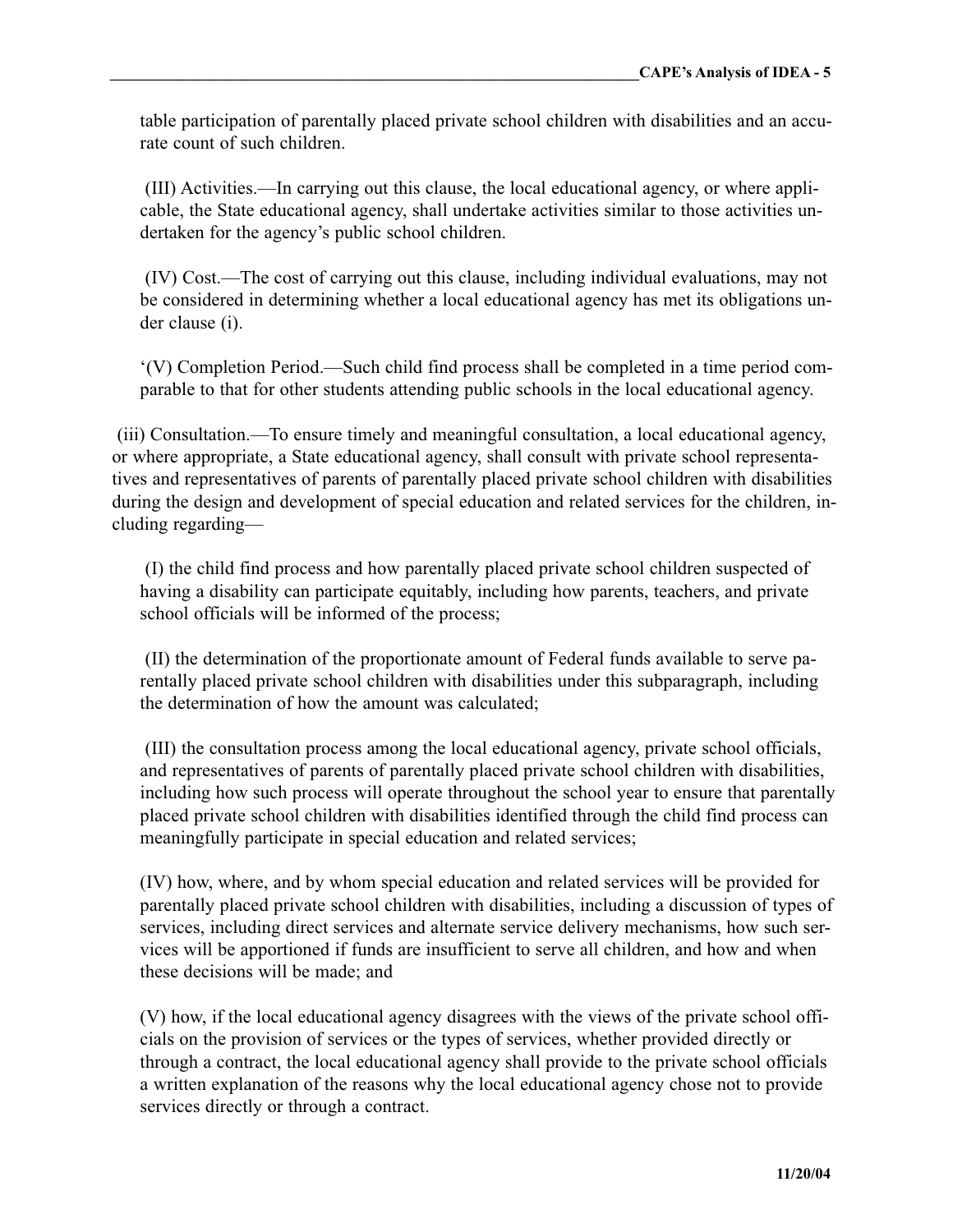(iv) Written Affirmation.—When timely and meaningful consultation as required by clause (iii) has occurred, the local educational agency shall obtain a written affirmation signed by the representatives of participating private schools, and if such representatives do not provide such affirmation within a reasonable period of time, the local educational agency shall forward the documentation of the consultation process to the State educational agency.

(v) Compliance.—

(I) In General.—A private school official shall have the right to submit a complaint to the State educational agency that the local educational agency did not engage in consultation that was meaningful and timely, or did not give due consideration to the views of the private school official.

(II) Procedure.—If the private school official wishes to submit a complaint, the official shall provide the basis of the noncompliance with this subparagraph by the local educational agency to the State educational agency, and the local educational agency shall forward the appropriate documentation to the State educational agency. If the private school official is dissatisfied with the decision of the State educational agency, such official may submit a complaint to the Secretary by providing the basis of the noncompliance with this subparagraph by the local educational agency to the Secretary, and the State educational agency shall forward the appropriate documentation to the Secretary.

(vi) Provision of Equitable Services.—

(I) Directly or Through Contracts.—The provision of services pursuant to this subparagraph shall be provided—

(aa) by employees of a public agency; or

(bb) through contract by the public agency with an individual, association, agency, organization, or other entity.

(II) Secular, Neutral, NonideologicaL.—Special education and related services provided to parentally placed private school children with disabilities, including materials and equipment, shall be secular, neutral, and nonideological.

(vii) Public Control of Funds.—The control of funds used to provide special education and related services under this subparagraph, and title to materials, equipment, and property purchased with those funds, shall be in a public agency for the uses and purposes provided in this title, and a public agency shall administer the funds and property.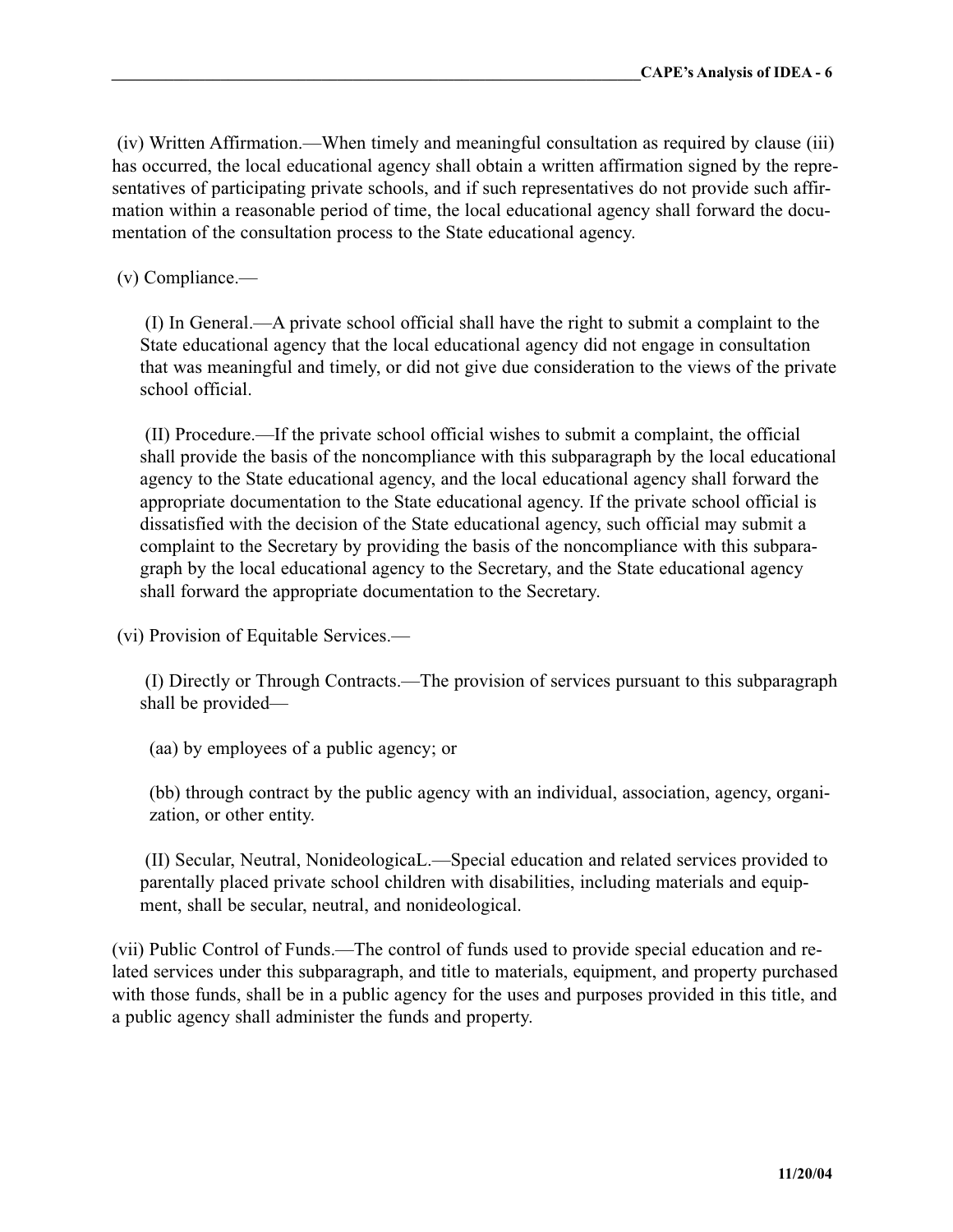#### **Section 612(f) By-Pass for Children in Private Schools..—**

(1) In General.—If, on the date of enactment of the Education of the Handicapped Act Amendments of 1983, a State educational agency was prohibited by law from providing for the equitable participation in special programs of children with disabilities enrolled in private elementary schools and secondary schools as required by subsection (a)(10)(A), or if the Secretary determines that a State educational agency, local educational agency, or other entity has substantially failed or is unwilling to provide for such equitable participation, then the Secretary shall, notwithstanding such provision of law, arrange for the provision of services to such children through arrangements that shall be subject to the requirements of such subsection.

[THE SECTION GOES ON TO DETAIL THE PROVISIONS OF THE BY-PASS.]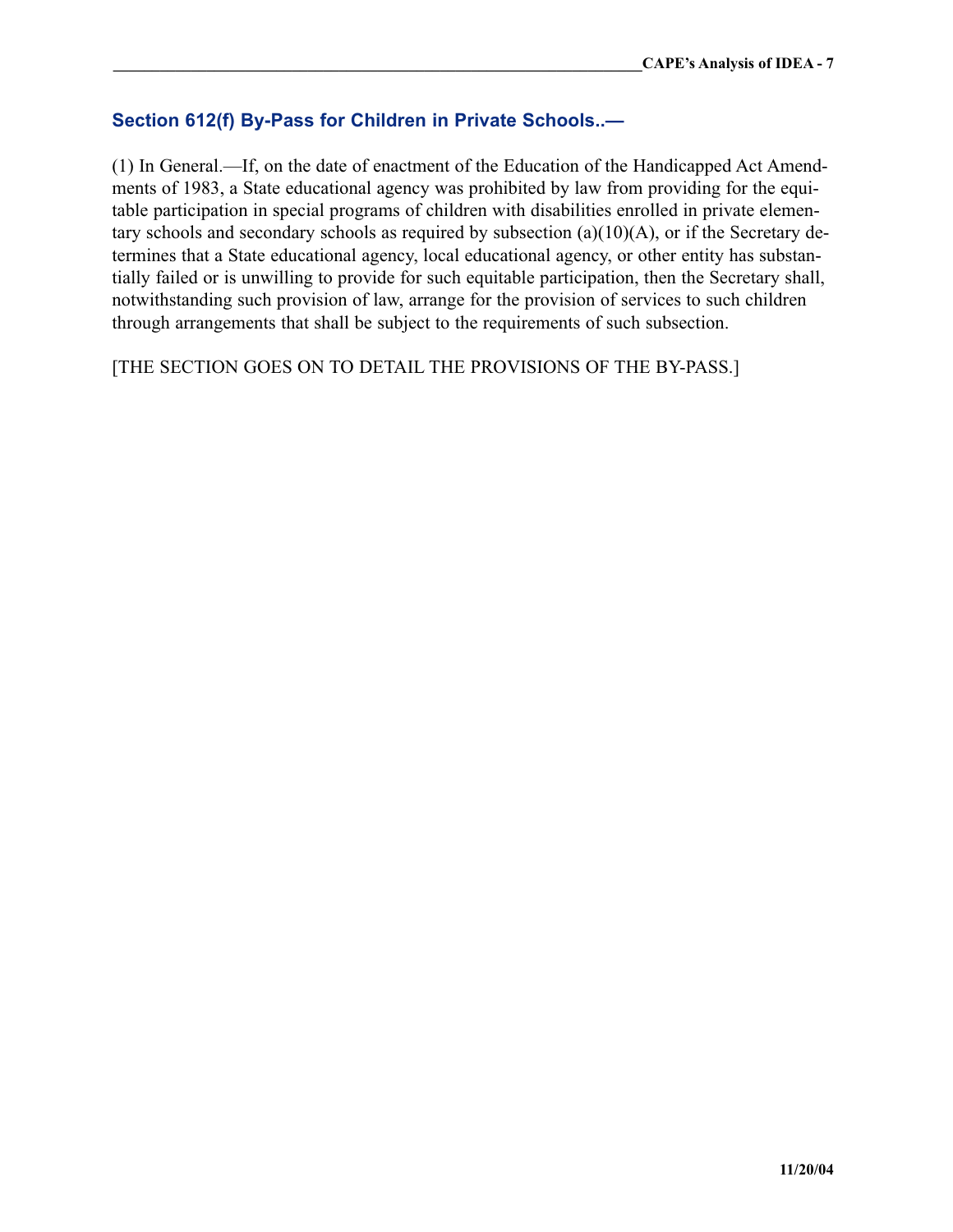#### <span id="page-8-0"></span>**CAPE's Side-by-Side Comparison: How IDEA 2004 Compares to Current Law/Regulation Relating to Services for Children Placed by Their Parents in Private Schools**

| <b>Existing Law and Regulation</b>                                                                                                                                                                                                                                                                                                                                                                                                                                                                                                                                                  | <b>IDEA 2004</b>                                                                                                                                                                                                                                                                                                                                                                                                                                                                                                                                                                                                                         |
|-------------------------------------------------------------------------------------------------------------------------------------------------------------------------------------------------------------------------------------------------------------------------------------------------------------------------------------------------------------------------------------------------------------------------------------------------------------------------------------------------------------------------------------------------------------------------------------|------------------------------------------------------------------------------------------------------------------------------------------------------------------------------------------------------------------------------------------------------------------------------------------------------------------------------------------------------------------------------------------------------------------------------------------------------------------------------------------------------------------------------------------------------------------------------------------------------------------------------------------|
| 20 USC $1412(a)(10)$ Children in private                                                                                                                                                                                                                                                                                                                                                                                                                                                                                                                                            | HR 1350, Sec. 612(a)(10) Children in Private                                                                                                                                                                                                                                                                                                                                                                                                                                                                                                                                                                                             |
| schools                                                                                                                                                                                                                                                                                                                                                                                                                                                                                                                                                                             | Schools                                                                                                                                                                                                                                                                                                                                                                                                                                                                                                                                                                                                                                  |
| (A) Children enrolled in private schools by                                                                                                                                                                                                                                                                                                                                                                                                                                                                                                                                         | (A) Children Enrolled in Private Schools by                                                                                                                                                                                                                                                                                                                                                                                                                                                                                                                                                                                              |
| their parents                                                                                                                                                                                                                                                                                                                                                                                                                                                                                                                                                                       | Their Parents.--                                                                                                                                                                                                                                                                                                                                                                                                                                                                                                                                                                                                                         |
| (i) In general. To the extent consistent with<br>the number and location of children with<br>disabilities in the State who are enrolled by<br>their parents in private elementary and<br>secondary schools, provision is made for the<br>participation of those children in the program<br>assisted or carried out under this subchapter<br>by providing for such children special<br>education and related services in accordance<br>with the following requirements, unless the<br>Secretary has arranged for services to those<br>children under subsection (f) of this section: | (i) In General.--To the extent consistent with<br>the number and location of children with<br>disabilities in the State who are enrolled by<br>their parents in private elementary schools<br>and secondary schools in the school district<br>served by a local educational agency,<br>provision is made for the participation of<br>those children in the program assisted or<br>carried out under this part by providing for<br>such children special education and related<br>services in accordance with the following<br>requirements, unless the Secretary has<br>arranged for services to those children under<br>subsection (f): |
| (I) Amounts expended for the provision of                                                                                                                                                                                                                                                                                                                                                                                                                                                                                                                                           | (I) Amounts to be expended for the provision                                                                                                                                                                                                                                                                                                                                                                                                                                                                                                                                                                                             |
| those services by a local educational agency                                                                                                                                                                                                                                                                                                                                                                                                                                                                                                                                        | of those services (including direct services to                                                                                                                                                                                                                                                                                                                                                                                                                                                                                                                                                                                          |
| shall be equal to a proportionate amount of                                                                                                                                                                                                                                                                                                                                                                                                                                                                                                                                         | parentally placed private school children) by                                                                                                                                                                                                                                                                                                                                                                                                                                                                                                                                                                                            |
| Federal funds made available under this                                                                                                                                                                                                                                                                                                                                                                                                                                                                                                                                             | the local educational agency shall be equal to                                                                                                                                                                                                                                                                                                                                                                                                                                                                                                                                                                                           |
| subchapter.                                                                                                                                                                                                                                                                                                                                                                                                                                                                                                                                                                         | a proportionate amount of Federal funds made<br>available under this part.                                                                                                                                                                                                                                                                                                                                                                                                                                                                                                                                                               |
| NO COMPARABLE LANGUAGE IN                                                                                                                                                                                                                                                                                                                                                                                                                                                                                                                                                           | (II) In calculating the proportionate amount of                                                                                                                                                                                                                                                                                                                                                                                                                                                                                                                                                                                          |
| <b>CURRENT LAW.</b>                                                                                                                                                                                                                                                                                                                                                                                                                                                                                                                                                                 | Federal funds, the local educational agency,                                                                                                                                                                                                                                                                                                                                                                                                                                                                                                                                                                                             |
|                                                                                                                                                                                                                                                                                                                                                                                                                                                                                                                                                                                     | after timely and meaningful consultation with                                                                                                                                                                                                                                                                                                                                                                                                                                                                                                                                                                                            |
| <b>Regulations (34 CFR Part 300)</b>                                                                                                                                                                                                                                                                                                                                                                                                                                                                                                                                                | representatives of private schools as described                                                                                                                                                                                                                                                                                                                                                                                                                                                                                                                                                                                          |
| §300.451 Child find for private school                                                                                                                                                                                                                                                                                                                                                                                                                                                                                                                                              | in clause (iii), shall conduct a thorough and                                                                                                                                                                                                                                                                                                                                                                                                                                                                                                                                                                                            |
| children with disabilities.                                                                                                                                                                                                                                                                                                                                                                                                                                                                                                                                                         | complete child find process to determine the                                                                                                                                                                                                                                                                                                                                                                                                                                                                                                                                                                                             |
| (a) Each LEA shall locate, identify, and                                                                                                                                                                                                                                                                                                                                                                                                                                                                                                                                            | number of parentally placed children with                                                                                                                                                                                                                                                                                                                                                                                                                                                                                                                                                                                                |
| evaluate all private school children with                                                                                                                                                                                                                                                                                                                                                                                                                                                                                                                                           | disabilities attending private schools located                                                                                                                                                                                                                                                                                                                                                                                                                                                                                                                                                                                           |
| disabilities, including religious-school                                                                                                                                                                                                                                                                                                                                                                                                                                                                                                                                            | in the local educational agency.                                                                                                                                                                                                                                                                                                                                                                                                                                                                                                                                                                                                         |
| children residing in the jurisdiction of the                                                                                                                                                                                                                                                                                                                                                                                                                                                                                                                                        |                                                                                                                                                                                                                                                                                                                                                                                                                                                                                                                                                                                                                                          |
| LEA, in accordance with $\S$ §300.125 and                                                                                                                                                                                                                                                                                                                                                                                                                                                                                                                                           |                                                                                                                                                                                                                                                                                                                                                                                                                                                                                                                                                                                                                                          |
| 300.220. The activities undertaken to carry                                                                                                                                                                                                                                                                                                                                                                                                                                                                                                                                         |                                                                                                                                                                                                                                                                                                                                                                                                                                                                                                                                                                                                                                          |
| out this responsibility for private school                                                                                                                                                                                                                                                                                                                                                                                                                                                                                                                                          |                                                                                                                                                                                                                                                                                                                                                                                                                                                                                                                                                                                                                                          |

**(Current regulations are printed in** *green italics***.)**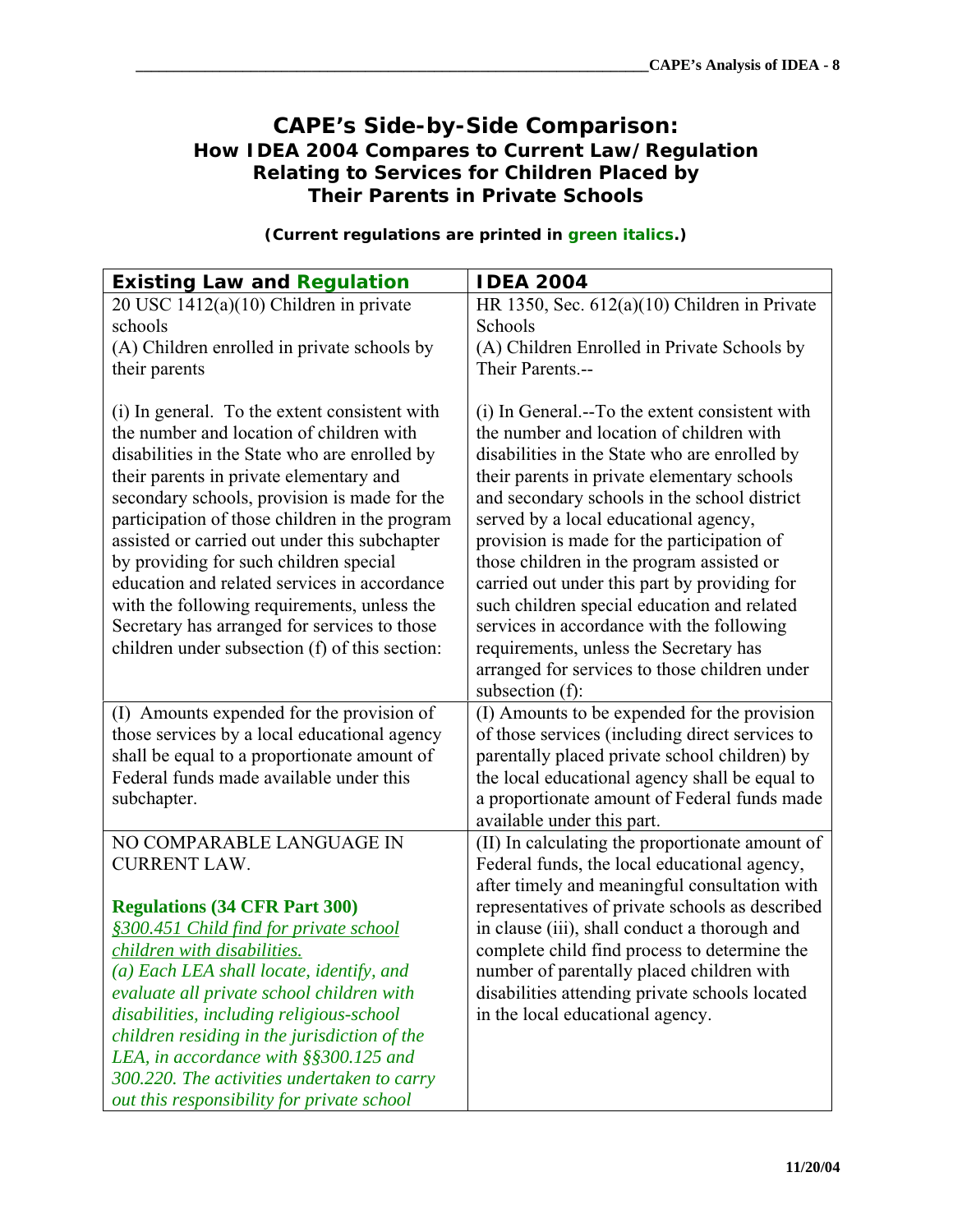| children with disabilities must be comparable<br>to activities undertaken for children with<br>disabilities in public schools.<br>(b) Each LEA shall consult with appropriate<br>representatives of private school children<br>with disabilities on how to carry out the<br>activities described in paragraph (a) of this<br>section.<br>§300.453 Expenditures.<br>$(b)$ Child count.<br>$(2)$ The child count must be used to determine<br>the amount that the LEA must spend on<br>providing special education and related<br>services to private school children with<br>disabilities in the next subsequent fiscal year. |                                                                                                                                                                                                                                                                                                                                             |
|------------------------------------------------------------------------------------------------------------------------------------------------------------------------------------------------------------------------------------------------------------------------------------------------------------------------------------------------------------------------------------------------------------------------------------------------------------------------------------------------------------------------------------------------------------------------------------------------------------------------------|---------------------------------------------------------------------------------------------------------------------------------------------------------------------------------------------------------------------------------------------------------------------------------------------------------------------------------------------|
| (II) Such services may be provided to<br>children with disabilities on the premises of<br>private, including parochial, schools, to the<br>extent consistent with law.                                                                                                                                                                                                                                                                                                                                                                                                                                                       | (III) Such services to parentally placed private<br>school children with disabilities may be<br>provided to the children on the premises of<br>private, including religious, schools, to the<br>extent consistent with law.                                                                                                                 |
| NO COMPARABLE LANGUAGE IN<br><b>CURRENT LAW.</b>                                                                                                                                                                                                                                                                                                                                                                                                                                                                                                                                                                             | (IV) State and local funds may supplement<br>and in no case shall supplant the proportionate<br>amount of Federal funds required to be<br>expended under this subparagraph.                                                                                                                                                                 |
| NO COMPARABLE LANGUAGE IN<br><b>CURRENT LAW.</b>                                                                                                                                                                                                                                                                                                                                                                                                                                                                                                                                                                             | (V) Each local educational agency shall<br>maintain in its records and provide to the<br>State educational agency the number of<br>children evaluated under this subparagraph,<br>the number of children determined to be<br>children with disabilities under this<br>paragraph, and the number of children served<br>under this paragraph. |
| (ii) Child-find requirement. The requirements<br>of paragraph (3) of this subsection (relating to<br>child find) shall apply with respect to children<br>with disabilities in the State who are enrolled<br>in private, including parochial, elementary<br>and secondary schools.                                                                                                                                                                                                                                                                                                                                            | (ii) Child Find Requirement.--<br>(I) In General.--The requirements of<br>paragraph (3) (relating to child find) shall<br>apply with respect to children with disabilities<br>in the State who are enrolled in private,<br>including religious, elementary schools and<br>secondary schools.                                                |
| <b>Regulations (34 CFR Part 300)</b><br>§300.451 Child find for private school<br>children with disabilities.<br>(a) Each LEA shall locate, identify, and<br>evaluate all private school children with<br>disabilities, including religious-school                                                                                                                                                                                                                                                                                                                                                                           | (II) Equitable Participation.--The child find<br>process shall be designed to ensure the<br>equitable participation of parentally placed<br>private school children with disabilities and<br>an accurate count of such children.<br>(III) Activities.--In carrying out this clause,                                                         |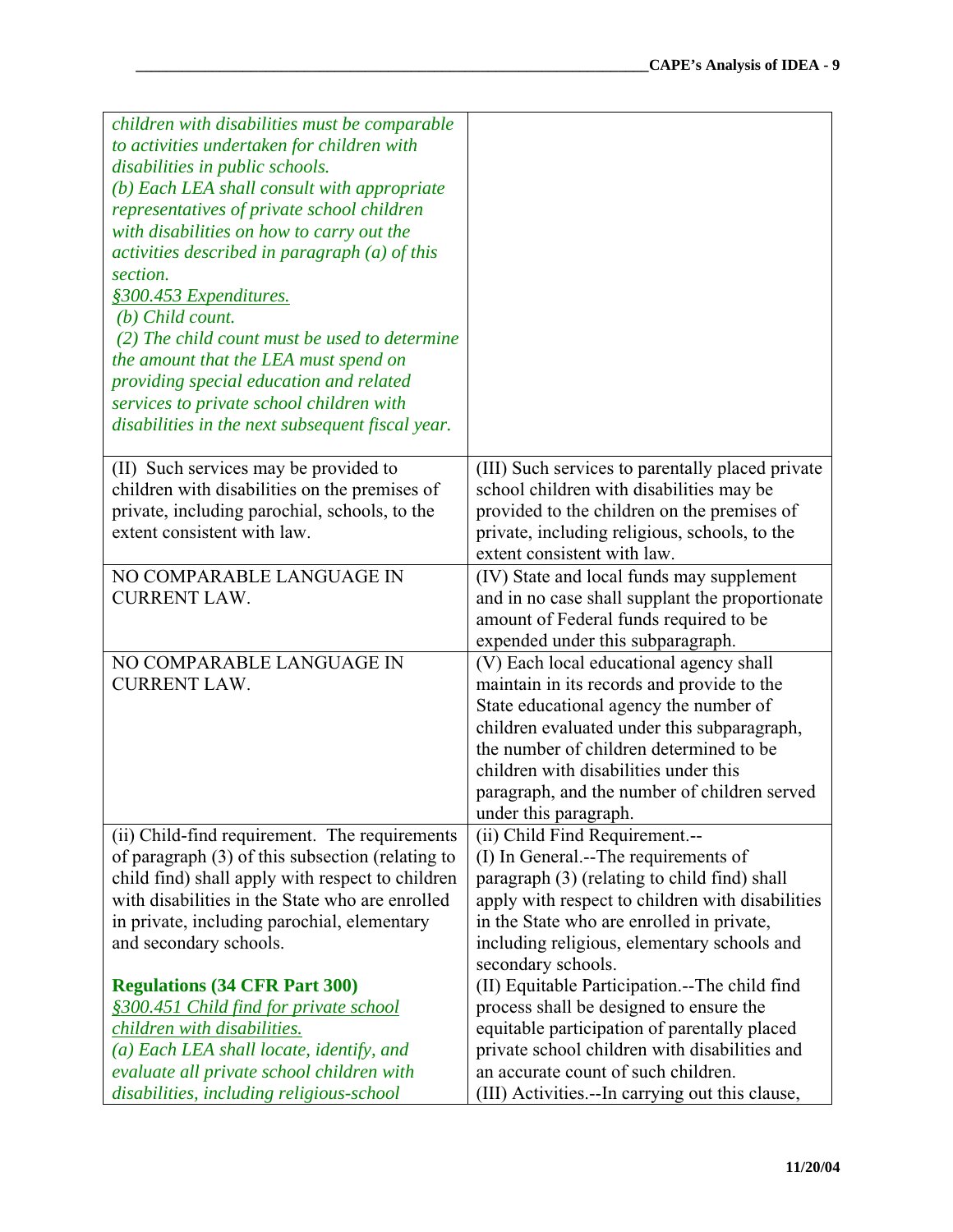| children residing in the jurisdiction of the<br>LEA, in accordance with §§300.125 and | the local educational agency, or where<br>applicable, the State educational agency, shall       |
|---------------------------------------------------------------------------------------|-------------------------------------------------------------------------------------------------|
| 300.220. The activities undertaken to carry                                           | undertake activities similar to those activities                                                |
| out this responsibility for private school                                            | undertaken for the agencys public school                                                        |
| children with disabilities must be comparable                                         | children.                                                                                       |
| to activities undertaken for children with                                            | (IV) Cost.--The cost of carrying out this                                                       |
| disabilities in public schools.                                                       | clause, including individual evaluations, may                                                   |
| §300.453 Expenditures.                                                                | not be considered in determining whether a                                                      |
| b) Child count. $(1)$ Each LEA shall--                                                | local educational agency has met its                                                            |
| <i>i</i> ) Consult with representatives of private                                    | obligations under clause (i).                                                                   |
| school children in deciding how to conduct                                            | (V) Completion Period.--Such child find                                                         |
| the annual count of the number of private                                             | process shall be completed in a time period                                                     |
| school children with disabilities; and                                                | comparable to that for other students                                                           |
| (ii) Ensure that the count is conducted on                                            | attending public schools in the local                                                           |
| December 1 or the last Friday of October of                                           | educational agency.                                                                             |
| each year.                                                                            |                                                                                                 |
| $(c)$ Expenditures for child find may not be                                          |                                                                                                 |
| considered. Expenditures for child find                                               |                                                                                                 |
| activities described in §300.451 may not be                                           |                                                                                                 |
| considered in determining whether the LEA                                             |                                                                                                 |
| has met the requirements of paragraph $(a)$ of                                        |                                                                                                 |
| this section.                                                                         |                                                                                                 |
| NO COMPARABLE LANGUAGE IN                                                             | ((iii) Consultation.--To ensure timely and                                                      |
| <b>CURRENT LAW.</b>                                                                   | meaningful consultation, a local educational                                                    |
|                                                                                       | agency, or where appropriate, a State                                                           |
| <b>Regulations (34 CFR Part 300)</b>                                                  | educational agency, shall consult with private                                                  |
| §300.451 Child find for private school                                                | school representatives and representatives of                                                   |
| children with disabilities.                                                           | parents of parentally placed private school                                                     |
| (b) Each LEA shall consult with appropriate                                           | children with disabilities during the design                                                    |
| representatives of private school children                                            | and development of special education and                                                        |
| with disabilities on how to carry out the                                             | related services for the children, including                                                    |
| activities described in paragraph (a) of this                                         | regarding--                                                                                     |
| section.                                                                              |                                                                                                 |
|                                                                                       | (I) the child find process and how parentally                                                   |
|                                                                                       | placed private school children suspected of                                                     |
| §300.454 Services determined.                                                         | having a disability can participate equitably,                                                  |
| (b) Consultation with representatives of                                              | including how parents, teachers, and private                                                    |
| private school children with disabilities.                                            | school officials will be informed of the                                                        |
| $(1)$ General. Each LEA shall consult, in a                                           | process;                                                                                        |
| timely and meaningful way, with appropriate                                           | (II) the determination of the proportionate                                                     |
| representatives of private school children                                            | amount of Federal funds available to serve                                                      |
| with disabilities in light of the funding under                                       | parentally placed private school children with                                                  |
| §300.453, the number of private school                                                | disabilities under this subparagraph, including                                                 |
| children with disabilities, the needs of private                                      | the determination of how the amount was                                                         |
| school children with disabilities, and their                                          | calculated;                                                                                     |
| location to decide-<br>(i) Which children will receive services under                 | (III) the consultation process among the local<br>educational agency, private school officials, |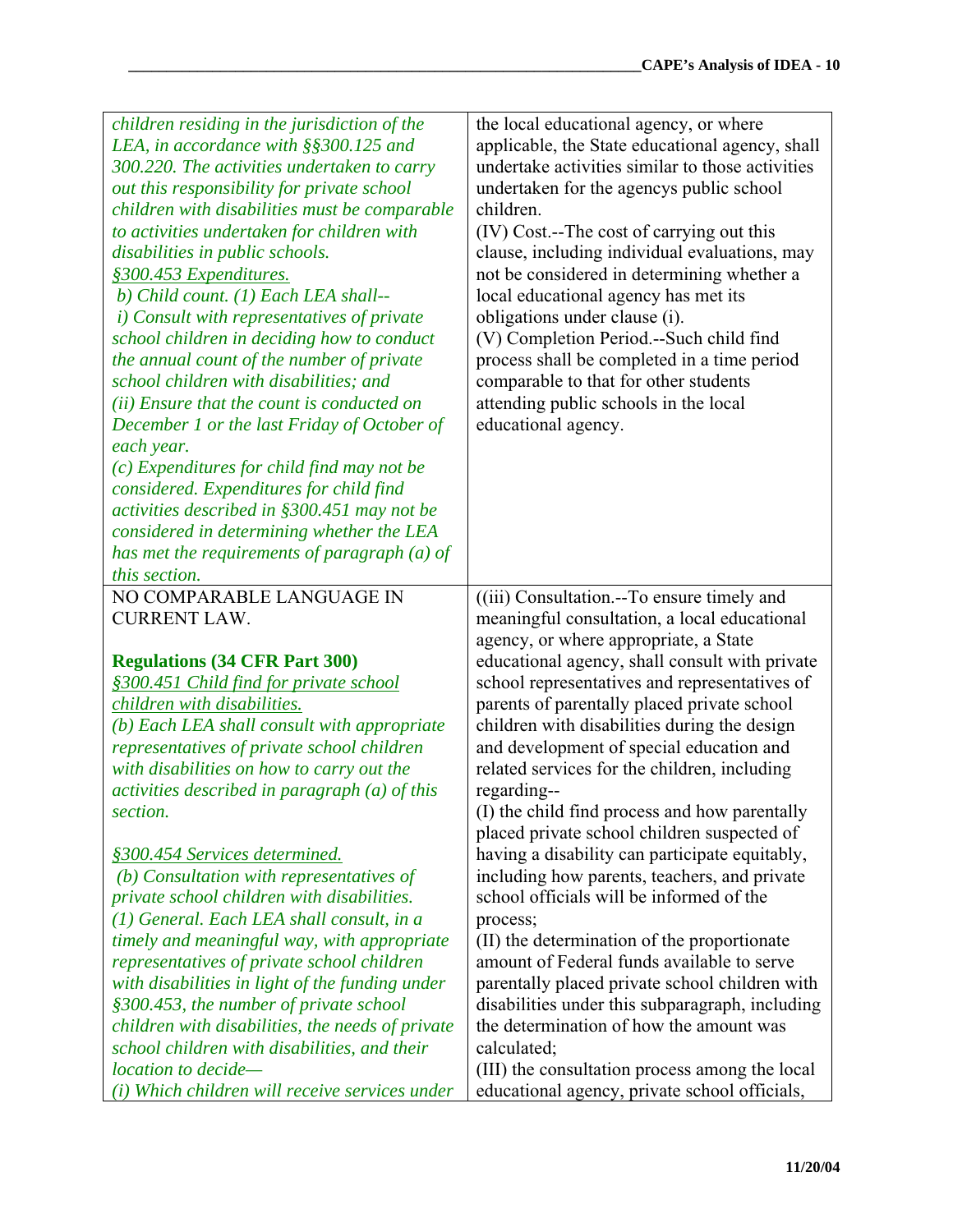| \$300.452;                                      | and representatives of parents of parentally                          |
|-------------------------------------------------|-----------------------------------------------------------------------|
| (ii) What services will be provided;            | placed private school children with                                   |
| (iii) How and where the services will be        | disabilities, including how such process will                         |
| provided; and                                   | operate throughout the school year to ensure                          |
| (iv) How the services provided will be          | that parentally placed private school children                        |
| evaluated.                                      | with disabilities identified through the child                        |
| (2) Genuine opportunity. Each LEA shall give    | find process can meaningfully participate in                          |
| appropriate representatives of private school   | special education and related services;                               |
| children with disabilities a genuine            | (IV) how, where, and by whom special                                  |
| opportunity to express their views regarding    | education and related services will be                                |
| each matter that is subject to the consultation | provided for parentally placed private school                         |
| requirements in this section.                   | children with disabilities, including a                               |
| $(3)$ Timing. The consultation required by      | discussion of types of services, including                            |
| paragraph $(b)(1)$ of this section must occur   | direct services and alternate service delivery                        |
| before the LEA makes any decision that          | mechanisms, how such services will be                                 |
| affects the opportunities of private school     | apportioned if funds are insufficient to serve                        |
| children with disabilities to participate in    | all children, and how and when these                                  |
| services under §§300.452-300.462.               | decisions will be made; and                                           |
|                                                 | (V) how, if the local educational agency                              |
|                                                 | disagrees with the views of the private school                        |
|                                                 | officials on the provision of services or the                         |
|                                                 | types of services, whether provided directly or                       |
|                                                 | through a contract, the local educational                             |
|                                                 | agency shall provide to the private school                            |
|                                                 | officials a written explanation of the reasons                        |
|                                                 | why the local educational agency chose not to                         |
|                                                 | provide services directly or through a                                |
|                                                 | contract.                                                             |
| NO COMPARABLE LANGUAGE IN                       | (iv) Written Affirmation.--When timely and                            |
| <b>CURRENT LAW.</b>                             | meaningful consultation as required by clause                         |
|                                                 | (iii) has occurred, the local educational                             |
|                                                 | agency shall obtain a written affirmation                             |
|                                                 | signed by the representatives of participating                        |
|                                                 | private schools, and if such representatives do                       |
|                                                 | not provide such affirmation within a                                 |
|                                                 | reasonable period of time, the local                                  |
|                                                 | educational agency shall forward the                                  |
|                                                 | documentation of the consultation process to                          |
| NO COMPARABLE LANGUAGE IN                       | the State educational agency.                                         |
| <b>CURRENT LAW.</b>                             | (v) Compliance.--<br>(I) In General.--A private school official shall |
|                                                 | have the right to submit a complaint to the                           |
| <b>Regulations (34 CFR Part 300)</b>            | State educational agency that the local                               |
| §300.457 Complaints.                            | educational agency did not engage in                                  |
| $(a)$ Due process inapplicable. The procedures  | consultation that was meaningful and timely,                          |
| in §§300.504-300.515 do not apply to            | or did not give due consideration to the views                        |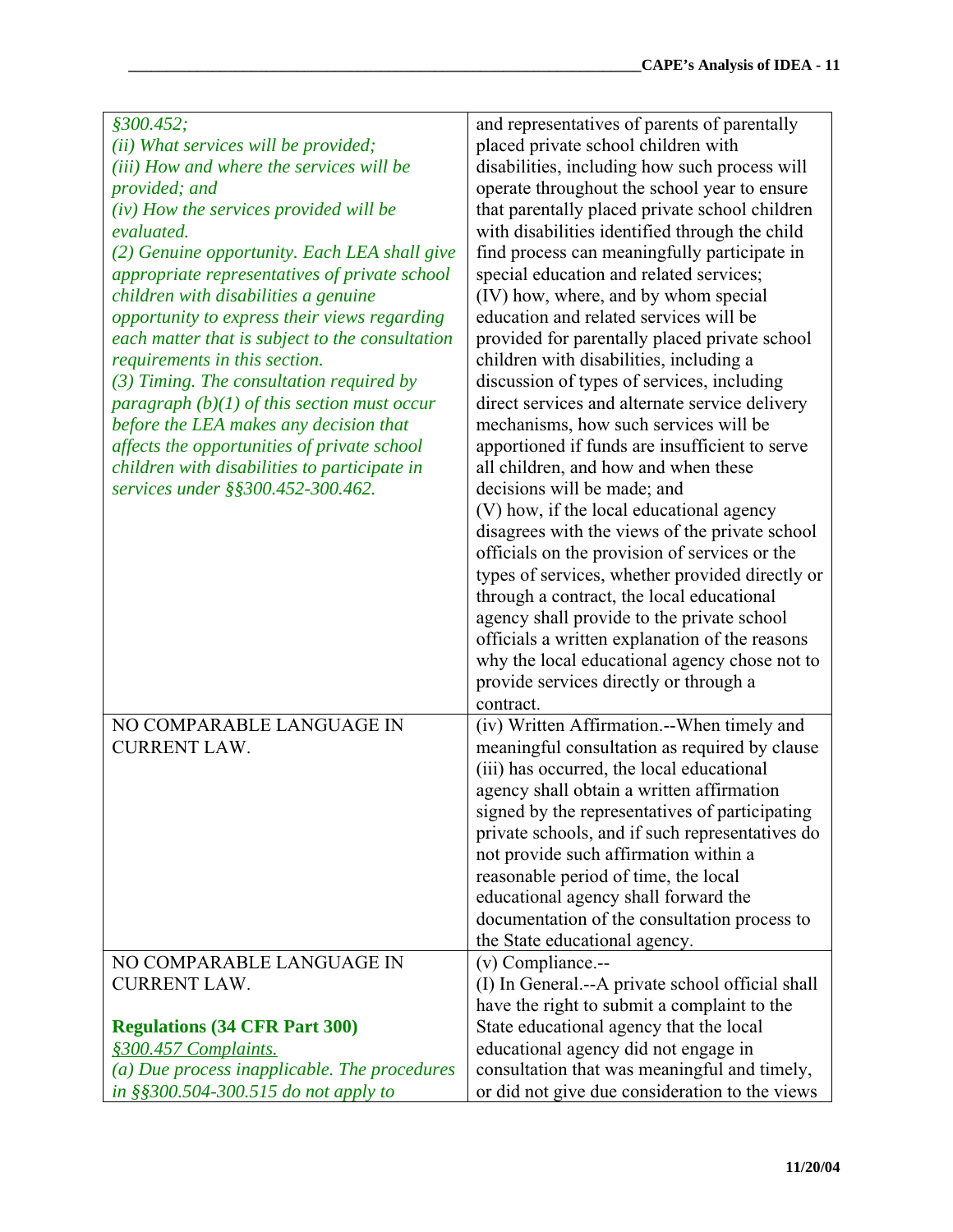| complaints that an LEA has failed to meet the  | of the private school official.                   |
|------------------------------------------------|---------------------------------------------------|
| requirements of §§300.452-300.462,             | (II) Procedure.--If the private school official   |
| including the provision of services indicated  | wishes to submit a complaint, the official        |
| on the child's services plan.                  | shall provide the basis of the noncompliance      |
| (b) Due process applicable. The procedures     | with this subparagraph by the local               |
| in §§300.504-300.515 do apply to complaints    | educational agency to the State educational       |
| that an LEA has failed to meet the             | agency, and the local educational agency shall    |
| requirements of $$300.451$ , including the     | forward the appropriate documentation to the      |
| requirements of §§300.530-300.543.             | State educational agency. If the private school   |
| (c) State complaints. Complaints that an SEA   | official is dissatisfied with the decision of the |
| or LEA has failed to meet the requirements of  | State educational agency, such official may       |
| §§300.451-300.462 may be filed under the       | submit a complaint to the Secretary by            |
| procedures in §§300.660-300.662.               | providing the basis of the noncompliance with     |
|                                                | this subparagraph by the local educational        |
|                                                | agency to the Secretary, and the State            |
|                                                | educational agency shall forward the              |
|                                                | appropriate documentation to the Secretary.       |
| NO COMPARABLE LANGUAGE IN                      | (vi) Provision of Equitable Services.--           |
| <b>CURRENT LAW.</b>                            | (I) Directly or Through Contracts.--The           |
|                                                | provision of services pursuant to this            |
|                                                | subparagraph shall be provided--                  |
|                                                | (aa) by employees of a public agency; or          |
|                                                | (bb) through contract by the public agency        |
|                                                | with an individual, association, agency,          |
|                                                | organization, or other entity.                    |
|                                                | (II) Secular, Neutral, NonideologicaL.--          |
|                                                | Special education and related services            |
|                                                | provided to parentally placed private school      |
|                                                | children with disabilities, including materials   |
|                                                | and equipment, shall be secular, neutral, and     |
|                                                | nonideological.                                   |
| NO COMPARABLE LANGUAGE IN                      | (vii) Public Control of Funds.--The control of    |
| <b>CURRENT LAW.</b>                            | funds used to provide special education and       |
|                                                | related services under this subparagraph, and     |
|                                                | title to materials, equipment, and property       |
|                                                | purchased with those funds, shall be in a         |
|                                                | public agency for the uses and purposes           |
|                                                | provided in this title, and a public agency       |
|                                                | shall administer the funds and property.          |
| 20 USC 1412(f) By-pass for children in         | Sec. $612(f)(1)$ In General.--If, on the date of  |
| private schools                                | enactment of the Education of the                 |
| $(1)$ In general                               | Handicapped Act Amendments of 1983, a             |
| If, on December 2, 1983, a State educational   | State educational agency was prohibited by        |
| agency is prohibited by law from providing     | law from providing for the equitable              |
| for the participation in special programs of   | participation in special programs of children     |
| children with disabilities enrolled in private | with disabilities enrolled in private             |